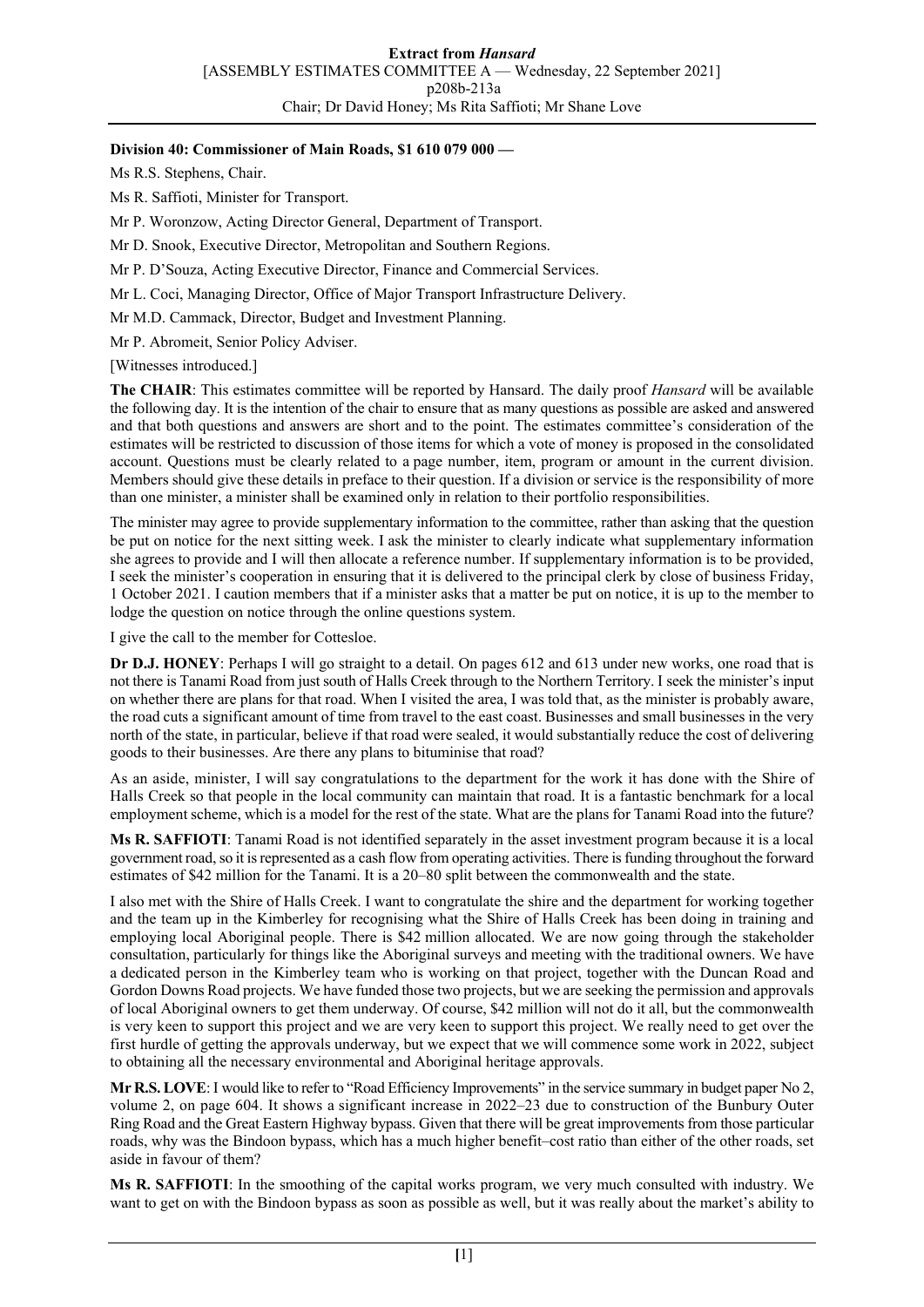#### **Extract from** *Hansard* [ASSEMBLY ESTIMATES COMMITTEE A — Wednesday, 22 September 2021] p208b-213a Chair; Dr David Honey; Ms Rita Saffioti; Mr Shane Love

absorb it or the contracts that would have been given out. As I understand it, some minor works are happening on the Bindoon bypass, which employs Aboriginal people. I will ask Mr Woronzow to elaborate on that in a minute. More generally, we are doing what we can to improve road safety and road conditions in regional Western Australia. A number of projects have been, in a sense, smoothed out. The delays are not significant and they are for both metropolitan and regional projects. It was really for projects that had not gone into the market properly yet and, as a result, were not creating too much uncertainty or potential cost impacts by breaking existing tenders or existing contract proposals. I will ask Mr Woronzow to highlight some of the shorter segments of current works that are happening.

**Mr P. Woronzow**: Thanks, minister. Currently Garli, which is a wholly Aboriginal owned and operated contractor, is doing work in conjunction with Lendlease on three kilometres of the Bindoon bypass. To provide continuity and keep work going on the project, we are going through a process in which we are going to give them another seven kilometres of work. Hopefully, that work may even develop into some greater work, but the intention is to keep a level of work going until we get through the period the minister has talked about in 2022–23. Industry made it quite clear to me and the minister that the level of work that it can support in Western Australia is about \$3 billion a year, so we had to make some hard decisions about which projects would be slowed down. The consensus amongst industry—all the industry bodies were involved in this decision, ranging from Consult Australia, the Civil Contractors Federation and the Construction Contractors Association to the Chamber of Commerce and Industry of Western Australia—was, unfortunately, that this is one of those projects. Because it is a rural project, which is harder to get resources for, we had to make that tough decision to slow it down.

**Ms R. SAFFIOTI**: As I said, we have slowed down some of the Tonkin Highway separations and the Reid Highway grade interchanges, too. This was an issue across the whole state. The market has never seen this level of activity. The reality is, even if we were to try to make some claims about start and finish times now, the market could not deliver them, to be quite honest. That is where we are at.

# [4.10 pm]

**Mr R.S. LOVE**: Was there any consultation with the federal government when this decision was made, because I understand it is a major funder of this project and perhaps some of the other projects that have been forestalled? What was the process of consultation with the federal government?

**Ms R. SAFFIOTI**: I am not sure what happened at the departmental level, but there has been a lot of general discussion about the heat in the Western Australian market. I do not think there were specific discussions. Sorry; at the departmental level there were discussions. At a ministerial level, there were some broad discussions with one of the ministers involved, but not the other minister involved. We face the challenge of having to deliver these projects and, to be honest, the federal government does not seem concerned about a lot of the problems that we face in delivering them. Ideally, we would like to build everything tomorrow, but we know that we cannot do that. I would say there were no formal discussions with the ministers.

**Mr R.S. LOVE**: I refer to the Main Roads Western Australia annual report 2020–21. There is a very pretty picture on the front cover. Do the Main Roads advisers recognise the pretty picture? It is labelled as the Bindoon bypass, but, unfortunately, we know that that does not exist. I wonder what it is a picture of. It does say in the report that it is the Bindoon bypass. Maybe it is a mock-up of what the bypass might look like when it is completed. Unfortunately, it is not there yet. I thank Main Roads for at least taking the time to put the bypass on the front cover of its annual report even though it has not managed to get it on the front page of the budget and get it underway! As we know, that project will have significant benefits to industry. It is between two very large pieces of infrastructure in the expansion of the Tonkin Highway and the upgrades of the Great Northern Highway from Wubin down, and the bypasses at Miling, Wubin and New Norcia. Probably well over \$1 billion has been spent to facilitate freight into Kewdale and that is the last little bit of the project. Every day, hundreds of truck drivers are required to go and pick up their extra trailers. It is also forestalling development at the Muchea Industrial Park, and that is a matter of great concern to the local shire and industry in that area. I put on record my great disappointment that that project has not gone ahead.

**Ms R. SAFFIOTI**: It is going ahead but in a different time frame.

**Mr R.S. LOVE**: It will not be completed in this term of government.

**Ms R. SAFFIOTI**: Yes, it will commence in this term of government. Trying to manage an infrastructure program during a pandemic and in a market that is completely different to the one that we expected has a number of challenges. Other states shut down infrastructure construction; we have not had to do that and we do not intend to do that. Money will be spent this year and significant money will be spent in future years. The member's point is noted.

**Dr D.J. HONEY**: I refer to page 605 of the budget papers and outcomes and key effectiveness indicators. I wish to raise an issue that is not listed as a key performance indicator. I am sure the minister is familiar with this issue. I have spoken to developers in the metropolitan area about their concerns about development. The single greatest concern that they raise is the time that it takes Main Roads to approve road or access changes into their developments.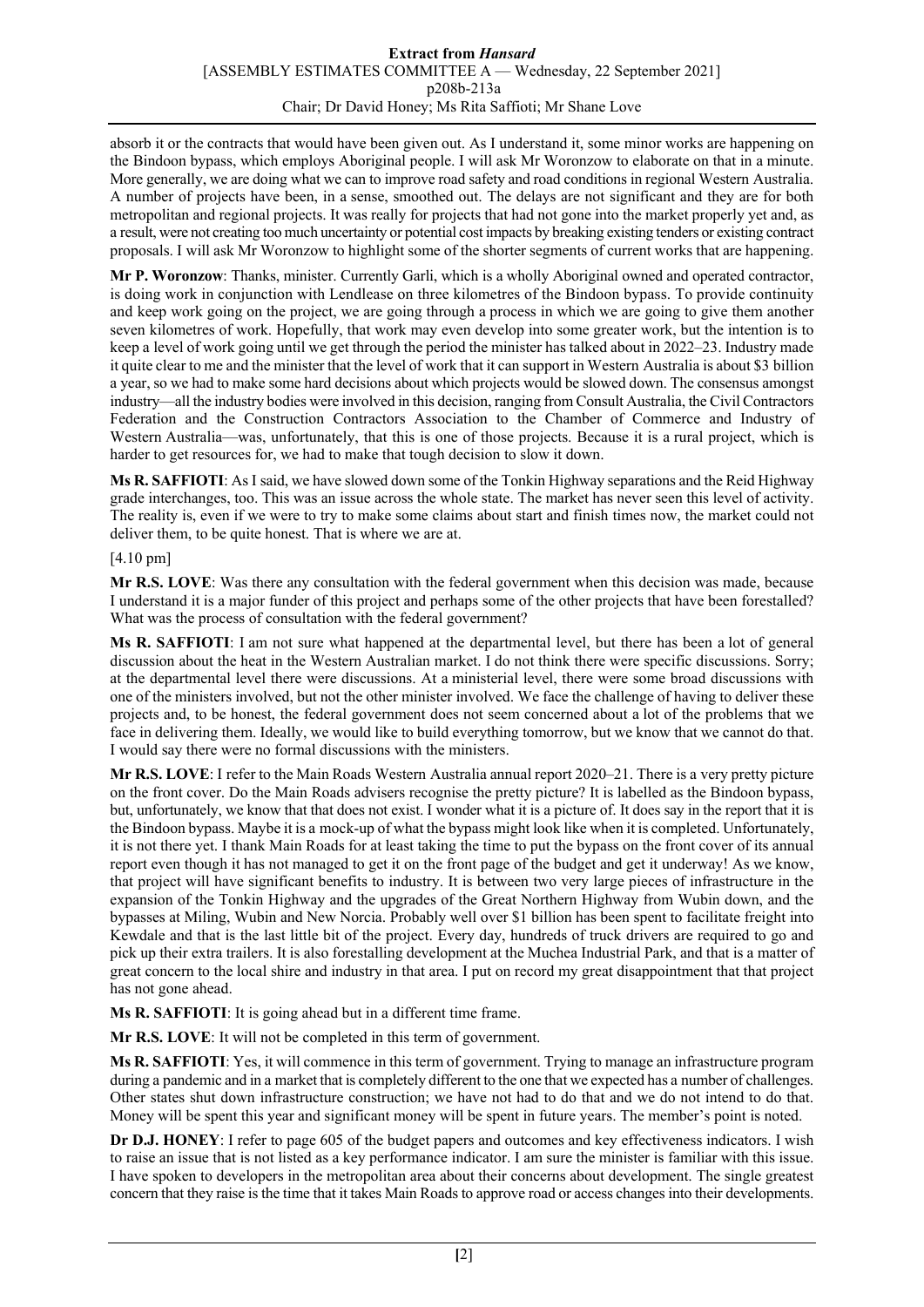I will say that of all the agencies, they identify Main Roads as the agency that takes overwhelmingly the longest time to give approvals, and in their words—not my words—is the most difficult agency to deal with. I appreciate that there may be some developers who wish to put in entrance roads right next to major intersections, which will cause traffic hazards and so on, but, equally, a number of very reputable developers I have spoken to are attempting to do reasonable things, yet they also make that complaint. Is that matter being resolved or is any sort of process going on? Is there a metric that we could perhaps track on that?

**Ms R. SAFFIOTI**: I will say a couple of things. It is not the first time I have heard that criticism. Firstly, we have asked that Main Roads change its structure slightly to have a sort of business facilitator person, which it now has. I do not want to be too crude here, Main Roads; do not shoot me! It is about having an intermediary between the development front and the road engineers to hopefully get a win–win situation or for parties to reach a middle ground. We have done that.

Secondly, as a minister, I can see both sides of the issue, because I am the Minister for Planning and Minister for Transport. The Minister for Transport says, "We don't want to create unsafe intersections that will create black spots and potentially deaths and serious injuries." The Minister for Planning says, "We need to get access to the main road." There are two sides to the issue. We need better expectation management. One of the first issues I remember encountering was interesting. I received a complaint from a serious developer about an intersection. When I dug deeper, I realised that the planning consultant was using Queensland guidelines for the width and the style of the intersection. There is also sometimes not naivety but a lack of understanding about our particular requirements.

Thirdly, I will talk about planning reform and the role of a central referral coordinator. I know that we get complaints about Main Roads but I also get complaints about a number of other entities, whether it is Western Power, environmental agencies or water agencies. As part of planning reform, we are looking at how we can better coordinate state referrals and the roles that they have. We want to try to bring those discussions forward in the planning and development process. What seems to happen is that developers get planning approval and then they have to go and get road access approval, and that seems to create an issue. We are reviewing the Local Government Act regulations in relation to Main Roads clearances, but we have to get the balance right on safer roads and the need for people to access roads. Where we can, we try to remove interactions with major roads by using secondary road access or other access and we amalgamate land to remove the need for too many access points. Yes, it is an issue, and we are trying to pick it up as part of our planning reform.

**Dr D.J. HONEY**:I refer to page 916 of budget paper No 2, volume 2, and "Details of Controlled Grants and Subsidies".

**Ms R. SAFFIOTI**: Sorry; was it page 916?

**Dr D.J. HONEY**: Yes.

**Ms R. SAFFIOTI**: Was it page 616?

**Dr D.J. HONEY**: I apologise, minister; it is page 616. The minister is correct. My vision is getting blurrier as the day goes on. At 10 o'clock I will be hopeless!

"Metronet related works" is in the middle of the table headed "Details of Controlled Grants and Subsidies". I did a quick tabulation from 2019–20. It is almost \$353 million for Metronet-related works. Are those Metronet costs? Should those costs have been ascribed to Metronet, but have been put into Main Roads or road project budgets, or is it genuinely, purely Main Roads work? The minister has heard me say this before: I am concerned that project costs for Metronet are going into other categories.

**Ms R. SAFFIOTI**: The ETCs under each Metronet project are the estimated total costs. That is a source of funding. There is funding that is sourced through the hypothecated revenue. Road-related works associated with the Metronet projects may include, for example, level crossing removals, which are primarily road projects rather than rail projects. The road component is sourced from the special purpose account, which is a Main Roads account. That is how that money is transferred. It does not impact the ETC; it impacts the source of funds. That is how that money is then granted to the other accounts to help fund the estimated total costs.

# [4.20 pm]

**Dr D.J. HONEY**: Just to make it clear for my simple mind, if I asked for a summation of the Metronet costs, would these costs form part of that cost or are these costs separate? I think I heard the minister say that they are part of it.

**Ms R. SAFFIOTI**: It is a source of funding, in a sense. The estimated total cost against each line item, whether it be in the Metronet or the Public Transport Authority section, is the estimated total cost. On the other side is the source of funding, whether it be consolidated funding or from the Western Australian Planning Commission, potentially. I think we have about \$3 billion of commonwealth funding, too. There are different sources of funding, but the ETC is a cost and the source of funds are found in other areas.

**Dr D.J. HONEY**: I thank the minister.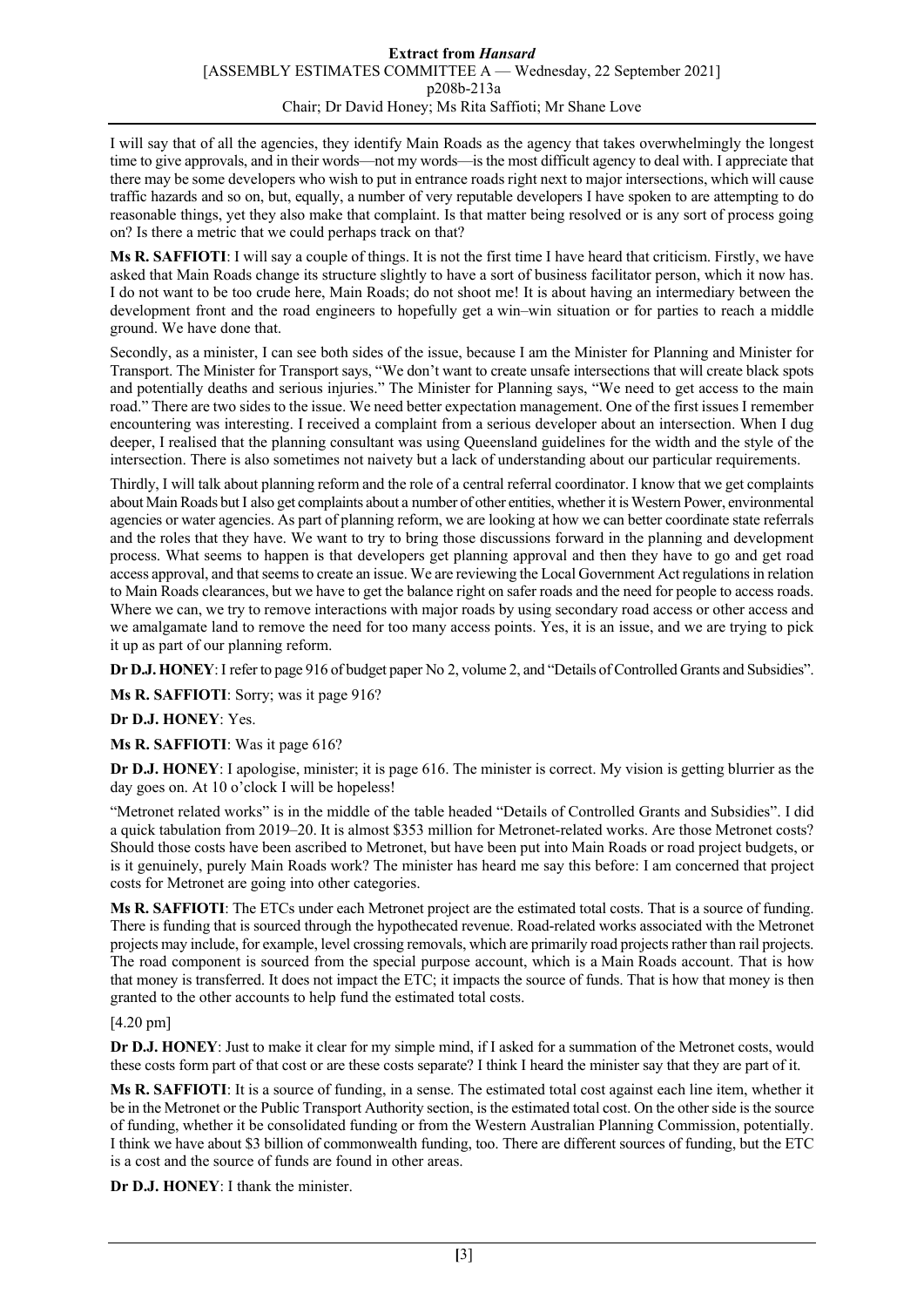#### **Extract from** *Hansard* [ASSEMBLY ESTIMATES COMMITTEE A — Wednesday, 22 September 2021] p208b-213a Chair; Dr David Honey; Ms Rita Saffioti; Mr Shane Love

**Mr R.S. LOVE**: I turn to the paragraph titled "Road Network Maintenance" on page 609, which has a fairly steep increase in the total cost of service this year. I notice that this service includes the patching of potholes and the control of declared plants and weeds, and litter collection et cetera. My question relates to some new roadworks. I have a couple of areas of particular concern. As the minister knows, there have been a few instances of failure on fairly new pieces of road. One of the most notorious is the Great Northern Highway just north of NorthLink WA, and the NorthLink itself. I have received numerous reports of road widening roadworks where the asphalt has lifted and broken away within a matter of hours, days or weeks of the roadworks being done, causing very soft road edges. Very poor workmanship appears to be the fault for some of that. Is that being picked up at the expense of Main Roads as a maintenance issue? What is the requirement for these road alterations and improvements to have to last for some time? What is the process Main Roads follows to ensure that the taxpayer does not pick up the bill in the operational budget for some of these failures? My constituents and others around the state send me pictures of these events on a daily basis.

**Ms R. SAFFIOTI**: The quality has to meet a certain standard and the contractor is liable for a period. I will confirm that. Standards have to be met and there is a time when the contractor is liable. I would say more generally that this is an issue to do with some of the weather that we have had and also the expenditure. I will give the member an example. When I was on the Great Eastern Highway between Southern Cross and Kalgoorlie, I saw some completed roadworks that did not meet the acceptable standard. There are a couple of reasons for that. One reason has been the very bad weather. Down south in Albany, the number of wet days has impacted the ability to deliver a completed project and has delayed sealing the asphalt so that it can last a considerable length of time. The Great Eastern Highway is an example of work that was undertaken in very bad weather and, as a result, the quality of the product was not up to standard and some of the work had to be redone. More generally, we are trying to roll out the safety program as fast as we can. We got about \$200 million last year and another \$200 million this year. It has been challenging over the past three or four months because although it is always wet in winter, when we were on the South Coast Highway in Albany, it was the wettest July on record. The weather has impacted some of the quality of the work far more than we have experienced in the past. Also, the level of activity is greater, so more people are out there doing work. Main Roads tries to ensure that the work meets a certain standard, but the contractor is also liable to rectify the work if it is not completed to an appropriate standard.

**Mr R.S. LOVE**: How long is the contractor liable for?

**Ms R. SAFFIOTI**: I think it depends on the project. I will ask Mr Woronzow to comment.

**Mr P. Woronzow**: The work the member is talking about is delivered as part of our long-term maintenance contract. Those long-term maintenance contracts have a warranty component that the contractor has a defects liability for seven years. The contractor has to bring the work up to the standard that we put into the contract. If a project is delivered under construct only, the defects liability is for seven years. The contractor has to warranty his work under both those forms of contracts when that work is delivered.

**Mr R.S. LOVE**: Is that the only measure that the department employs to ensure that the work is done to a certain standard? It is disappointing for the taxpayer—people take note of the condition of the road assets, especially when they are freshly done—when the work clearly does not stand up to the task. I do not have all the pictures with me, but I have plenty of examples of the licorice-stick work that is being done at the moment on various highways being lifted. I take the point that the contractor may be liable, but there are other issues at stake, one of which is safety. I put on the record that I have received many complaints about the standard of work.

**Ms R. SAFFIOTI**: The term-maintenance contracts are an issue that we have had significant discussions on and debate about. There was a particular issue down south prior to us winning government in 2017. I think people take pride in the quality of the roads and we want to make sure that we get the best outcome. We are always keen to look at the issue of term-maintenance contracts and how they are managed to ensure that we get value for money for the taxpayers and a quality product. We are currently looking at all those aspects.

**Mr R.S. LOVE**: I refer to the line item "Great Eastern Highway—Eastlink—Planning" on page 611 of budget paper No 2, volume 2, under the works in progress heading "COVID-19 Response". What is the planning time line for the EastLink project? Has Main Roads confirmed the preferred route for the project?

# [4.30 pm]

**Ms R. SAFFIOTI**: I do not think that we are close to confirming the preferred route for EastLink WA. I think we got some money from the commonwealth. We also partnered in that. I think there are a number of stages of EastLink. There is EastLink stage 1. It is not represented in my notes, but, as I recall, EastLink stage 1 is the grade separations on Reid Highway, so that is Reid Highway and Altone Road, Drumpellier Drive and Daviot Road, and then Reid Highway and West Swan Road. In a sense, that is the first stage of EastLink, so it is sort of the urban front. Those have been funded. We have, in a sense, deferred some of those by six to 12 months because of the smoothing-out process, but they are the first three.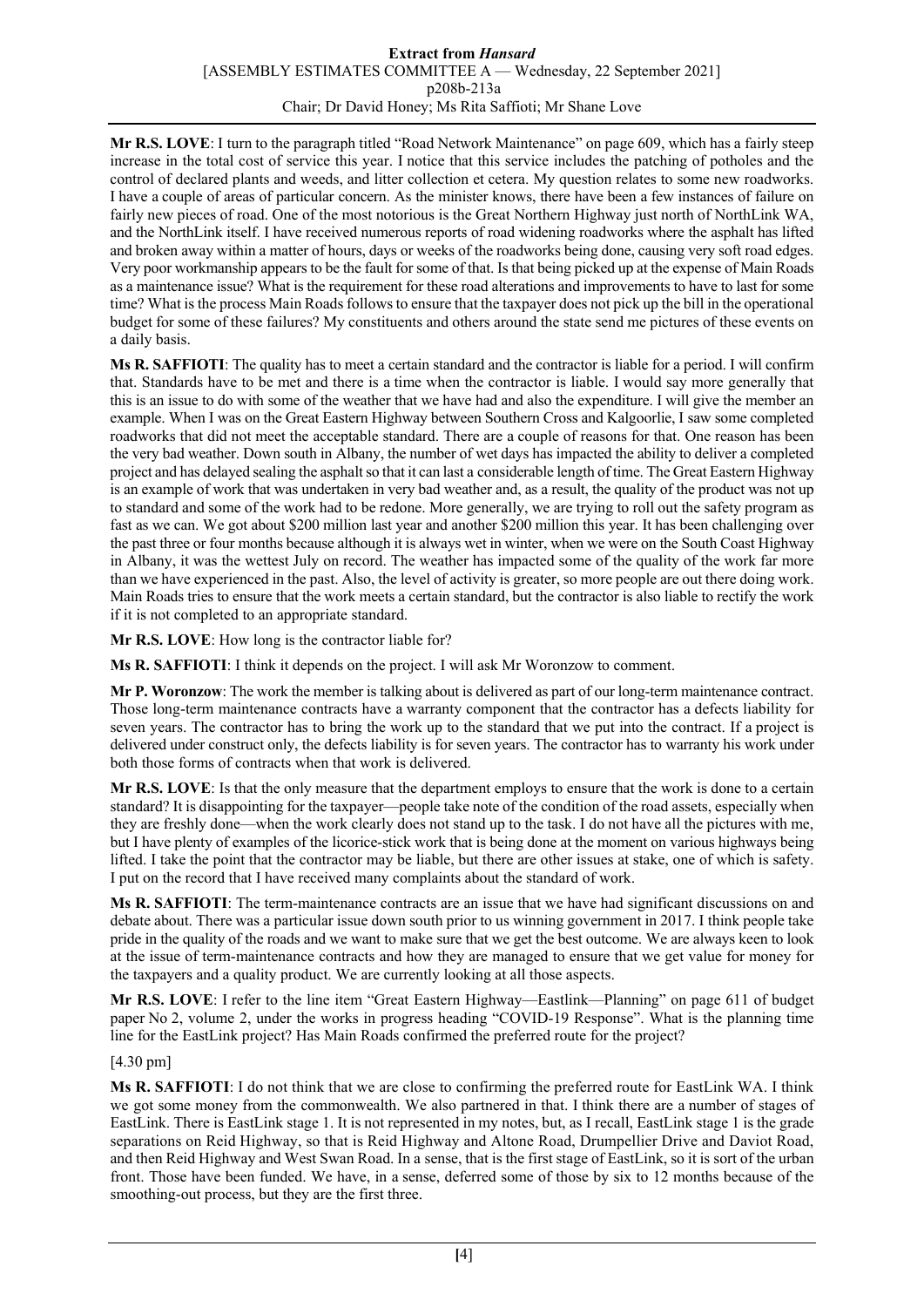As I understand it, the planning and development of the proposed route will be undertaken over the next three years. We have sent letters of investigation to landowners to say that we will be on site undertaking different surveys, such as spring survey investigations, so in the next three years we will be defining the exact route. I think this will be a complex project. I look at projects that have a high level of complexity and I believe this is a big one. I know that it is very well supported by industry, and the commonwealth government is supportive. As I said, EastLink stage 1 is funded, and then the planning and development process will have to happen post those grade separations towards the east. I suspect some of the environmental challenges through that area will be significant.

**Mr R.S. LOVE**: Given that there is \$20 million for the planning of the project, is the expectation that that will be somewhat more than just a route selection? Will that include some design as well? How far will it go?

**Ms R. SAFFIOTI**: Yes, I think we will have a detailed design—15 per cent design—by the end of that time. I do not think we will have environmental approvals, but we will have an environmental database to help support a future approvals process. That will include things like spring surveys in particular and understanding all the environmental issues, so that when we go for approvals, all that work has been undertaken.

**Mr R.S. LOVE**: Given the environmental concerns in that area, that will be a very difficult process.

I refer to page 613 and the Toodyay Road upgrade. There is \$80 million set aside for that upgrade, and a lot of that money is pushed well out, of course, because there is a process to go through. I have been contacted by a number of constituents. I am going to put their views to the minister and take the opportunity to ask the minister directly, with Main Roads here, to answer the questions that they are seeking to have answered.

These constituents have seen the development of Toodyay Road on the metropolitan side of the road. The minister will understand that the road is half metro and half wheatbelt. Recent work has been done on Toodyay Road to the east of Jingaling Brook Road, and it is a very high standard road. The finished product is reminiscent of Great Northern Highway. The constituents are concerned that that confirms that there is an underlying agenda for Toodyay Road to be a heavy haulage route into the future. They ask three questions. The first question they ask the minister is: if the major stated intention of improvements to Toodyay Road is road safety, which could be achieved through sealing the shoulders and placing rumble strips, why is the engineering that has already been completed for the Jingaling Brook Road section and is planned for other sections of a similar standard to that of major highways, at a much greater cost and with minimal improvement to road safety when compared with sealed shoulders and rumble strips? That is the first of the three questions they would like to put to the minister.

**Ms R. SAFFIOTI**: I remember going to the Shire of Toodyay to a meeting in the council offices, and maybe someone can recall what year it was—2019—at which it was forcefully put to me that we needed to get more money for Toodyay Road, and why had we not asked the commonwealth for enough. I took that away and I thought that the community and the Shire of Toodyay wanted a significant investment in Toodyay Road. The other issue is the real safety concerns. Again, Mr Snook, Mr Woronzow and Mr Cameron, who is not here, and the Road Safety Commission have talked to me about the safety concerns on Toodyay Road. A *Wheatbelt highway safety review* in 2015 identified Toodyay Road as having a significant "killed and seriously injured" crash density. I have to say that since being elected, a number of people have put to me that Indian Ocean Drive and Toodyay Road both have significant ongoing safety issues. We invested a lot into Indian Ocean Drive and continue to do that. Toodyay Road was put to me as a road that has a number of issues. It is not only the seal issue—the seal has a narrow width and is substandard—but also the road geometry and the curves. Those issues cannot be adequately addressed by just resealing the road. When driving on that road, we can see the bit that has been done, and it is beautiful. That part of the road feels very safe. Other parts of that road do not feel as safe. That is why we put this forward as a priority. I think it was part of the federal member for Pearce's former state electorate, or on the border—I cannot remember but I think Hon Christian Porter was keen, as well as another federal member whom I cannot remember. Honestly, it was quite an aggressive discussion with the Shire of Toodyay, which said, "Why aren't you doing more for our road?" That is why I went in to bat for this road, because I felt—what is the word—that we had not done enough to improve the safety, and I wanted to try to do that. That is why we secured the money. We know that the volume of commuter traffic will continue to grow in this area, and also that Toodyay and the whole area continues to have wider aspirations for further tourism and other development, and that is why we put it forward. Also, I think the Road Safety Commission identified Toodyay Road in a number of its analyses as a major priority. As I said, we have tried to improve the safety where we can, and we have realigned some parts, but to really help address the longer term safety issues, it is also about the geometry and, as I understand, some of the curves.

**Mr R.S. LOVE**: I thank the minister. The second question from these constituents is: if the intention is to turn Toodyay Road into a major highway, what is the plan when the traffic gets to the outskirts of Toodyay? There is no real alternative to travelling through the middle of town, where there are many pedestrians, on a 40-kilometre speed route, and there is no major heavy haulage route to speak of through Toodyay.

[4.40 pm]